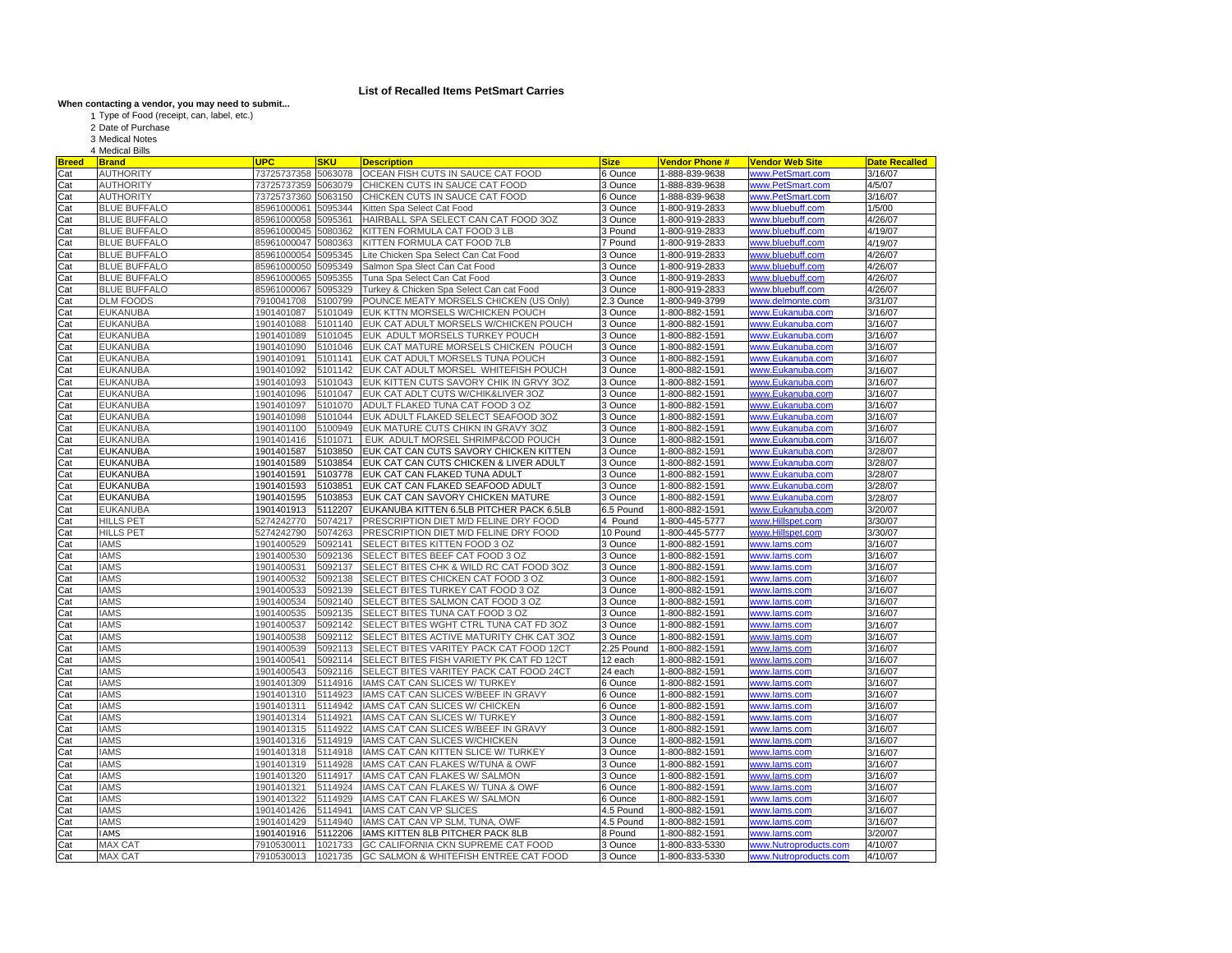| <b>Breed</b> | <b>Brand</b>        | <b>UPC</b>          | SKU     | <b>Description</b>                       | Size      | <b>Vendor Phone #</b> | <u>Vendor Web Sitel</u>      | <b>Date Recalled</b> |
|--------------|---------------------|---------------------|---------|------------------------------------------|-----------|-----------------------|------------------------------|----------------------|
| Cat          | MAX CAT             | 7910530014          | 1021734 | GC LAMB & TURKEY CUTLETS CAT FOOD        | 3 Ounce   | 1-800-833-5330        | www.Nutroproducts.com        | 4/10/07              |
| Cat          | <b>MAX CAT</b>      | 7910530015          | 1021737 | GC BEEF & EGG SKILLET CAT FOOD           | 3 Ounce   | -800-833-5330         | www.Nutroproducts.com        | 4/10/07              |
| Cat          | <b>MAX CAT</b>      | 7910530016          | 1021738 | GC TRKY & CKN LIVER SAUTE CAT FOOD       | 3 Ounce   | -800-833-5330         | ww.Nutroproducts.com         | 4/10/07              |
| Cat          | MAX CAT             | 7910530017          | 1021739 | GC SEAFOOD & TOMATO BISQUE CAT FOOD      | 3 Ounce   | -800-833-5330         | www.Nutroproducts.com        | 4/10/07              |
|              | <b>MAX CAT</b>      |                     | 1021740 | GC SAVORY HNTR STEW W/DUCK CAT FOOD      |           | 1-800-833-5330        | www.Nutroproducts.com        | 4/10/07              |
| Cat          |                     | 7910530018          |         |                                          | 3 Ounce   |                       |                              |                      |
| Cat          | <b>MAX CAT</b>      | 7910530019          | 1021741 | GC SAVORY HNTR STEW W/VENISON CAT FOOD   | 3 Ounce   | -800-833-5330         | ww.Nutroproducts.com         | 4/10/07              |
| Cat          | <b>MAX CAT</b>      | 7910535205          | 5081458 | GC ADULT CHICKEN CACCIATORE CAT 3 OZ     | 3 Ounce   | 1-800-833-5330        | www.Nutroproducts.com        | 4/10/07              |
| Cat          | <b>MAX CAT</b>      | 7910535206          | 5081459 | GC ADULT ORLEANS SEAFD JAMBALAYA 3 OZ    | 3 Ounce   | -800-833-5330         | www.Nutroproducts.com        | 4/10/07              |
| Cat          | <b>MAX CAT</b>      | 7910535207          | 5081570 | GC ADULT BEEF RAGOUT CAT 3 OZ            | 3 Ounce   | 1-800-833-5330        | www.Nutroproducts.com        | 4/10/07              |
| Cat          | <b>MAX CAT</b>      | 7910535221          | 5081457 | GC ADULT ALASKAN HALIBUT & RICE 3 OZ     | 3 Ounce   | 1-800-833-5330        | www.Nutroproducts.com        | 4/10/07              |
| Cat          | <b>MAX CAT</b>      | 7910536255          | 5117543 | ADULT CHICKEN&RICE ENTREE POUCH 3OZ      | 3 Ounce   | 1-800-833-5330        | www.Nutroproducts.com        | 3/16/07              |
| Cat          | <b>MAX CAT</b>      | 7910536257          | 5117544 | ADULT CALIF. TUNA SUPREME POUCH 3OZ      | 3 Ounce   | 1-800-833-5330        | ww.Nutroproducts.com         | 3/16/07              |
| Cat          | <b>MAX CAT</b>      | 7910536259          | 5117545 | ADULT BEEF&BROWN RICE POUCH 3OZ          | 3 Ounce   | 1-800-833-5330        | www.Nutroproducts.com        | 3/16/07              |
| Cat          | <b>MAX CAT</b>      | 7910536261          | 5117542 | ADULT SALMON ENTREE POUCH 3OZ            | 3 Ounce   | 1-800-833-5330        | www.Nutroproducts.com        | 3/16/07              |
| Cat          | <b>MAX CAT</b>      | 7910536263          | 5117540 | KITTEN CHIC&TOMATO DIN POUCH 3OZ         | 3 Ounce   | -800-833-5330         | ww.Nutroproducts.com         | 3/16/07              |
| Cat          | <b>MAX CAT</b>      | 7910536265          | 5117541 | SR. WHITEFSH&CRAB PLATTER POUCH 3OZ      | 3 Ounce   | 1-800-833-5330        | ww.Nutroproducts.com         | 3/16/07              |
|              |                     |                     |         |                                          |           |                       |                              |                      |
| Cat          | MAX CAT             | 7910538101          | 1021707 | MAX KITTEN CKN/OCEAN FISH CAT FOOD       | 3 Ounce   | 1-800-833-5330        | www.Nutroproducts.com        | 5/1/07               |
| Cat          | NATURAL CHOICE      | 7910531023          | 5056398 | COMPLETE CARE KITTEN CHICKEN POUCH       | 3 Ounce   | 1-800-833-5330        | www.Nutroproducts.com        | 3/16/07              |
| Cat          | NATURAL CHOICE      | 7910531024          | 5056390 | COMPLETE CARE CHICKEN & LIVER POUCH      | 3 Ounce   | -800-833-5330         | www.Nutroproducts.com        | 3/16/07              |
| Cat          | NATURAL CHOICE      | 7910531025          | 5056410 | COMPLETE CARE OCEANFISH POUCH            | 3 Ounce   | 1-800-833-5330        | ww.Nutroproducts.com         | 3/16/07              |
| Cat          | NATURAL CHOICE      | 7910531026          | 5056396 | COMPLETE CARE TURKEY & GIBLETS POUCH     | 3 Ounce   | -800-833-5330         | www.Nutroproducts.com        | 3/16/07              |
| Cat          | NATURAL CHOICE      | 7910531027          | 5056395 | COMPLETE CARE SALMON POUCH               | 3 Ounce   | 1-800-833-5330        | www.Nutroproducts.com        | 3/16/07              |
| Cat          | NATURAL CHOICE      | 7910531028          | 5056397 | COMPLETE CARE WEIGHT MANAGEMENT POUCH    | 3 Ounce   | -800-833-5330         | ww.Nutroproducts.com         | 3/16/07              |
| Cat          | NATURAL CHOICE      | 7910531029          | 5056399 | COMPLETE CARE SENIOR CHICKEN POUCH       | 3 Ounce   | -800-833-5330         | ww.Nutroproducts.com         | 3/16/07              |
| Cat          | NATURAL CHOICE      | 7910535202          | 5081571 | CC KITTEN CHICKEN AND LAMB 3 OZ          | 3 Ounce   | -800-833-5330         | ww.Nutroproducts.com         | 4/10/07              |
| Cat          | NATURAL CHOICE      | 7910536223          | 5102981 | INDOOR CAT WHTFISH & TUNA POUCH 3OZ      | 3 Ounce   | 1-800-833-5330        | www.Nutroproducts.com        | 3/16/07              |
|              | NATURAL CHOICE      | 7910536225          | 5102980 | INDOOR CAT OCFISH SHRIMP POUCH 3OZ       | 3 Ounce   | 1-800-833-5330        | www.Nutroproducts.com        | 3/16/07              |
| Cat          |                     |                     |         |                                          |           |                       |                              |                      |
| Cat          | NATURAL CHOICE      | 7910536227          | 5102982 | INDOOR CAT CHICK GIBLETS POUCH 30Z       | 3 Ounce   | -800-833-5330         | ww.Nutroproducts.com         | 3/16/07              |
| Cat          | NATURAL CHOICE      | 7910536229          | 5102809 | INDOOR CAT TURKEY & LIVER POUCH 30Z      | 3 Ounce   | -800-833-5330         | ww.Nutroproducts.com         | 3/16/07              |
| Cat          | NATURAL CHOICE      | 7910537302          | 5074521 | CC KITTEN OCEANFISH & TUNA CHUNKS POUCH  | 3 Ounce   | 1-800-833-5330        | <u>www.Nutroproducts.com</u> | 3/16/07              |
| Cat          | NATURAL CHOICE      | 7910537304          | 5074524 | CC KITTEN SALMON & OCEANFISH CHUNK POUCH | 3 Ounce   | 1-800-833-5330        | www.Nutroproducts.com        | 3/16/07              |
| Cat          | NATURAL CHOICE      | 7910535203          | 5081572 | CC KITTEN BEEF & CHICKEN 3 OZ            | 3 Ounce   | -800-833-5330         | ww.Nutroproducts.com         | 5/1/07               |
| Cat          | NATURAL CHOICE      | 7910535204          | 5081573 | CC KITTEN TUNA & CHICKEN 3 OZ            | 3 Ounce   | 1-800-833-5330        | ww.Nutroproducts.com         | 5/1/07               |
| Cat          | <b>SCIENCE DIET</b> | 5274244010          | 1021552 | 'SAVORY CUTS OCEAN FISH CAT FOOD         | 3 Ounce   | -800-445-5777         | www.Hillspet.com             | 3/20/07              |
| Cat          | <b>SCIENCE DIET</b> | 5274244110          | 1021553 | 'SAVORY CUTS CKN/GRAVY CAT FOOD          | 3 Ounce   | 1-800-445-5777        | www.Hillspet.com             | 3/20/07              |
| Cat          | <b>SCIENCE DIET</b> | 5274244120          | 1021554 | 'SAVORY CUTS BEEF/GRAVY CAT FOOD         | 3 Ounce   | -800-445-5777         | ww.Hillspet.com              | 3/20/07              |
| Cat          | SCIENCE DIET        | 5274244140          | 1021601 | SAVORY CUTS OCEAN FISH CAT FOOD          | 5.5 Ounce | -800-445-5777         | ww.Hillspet.com              | 3/16/07              |
| Cat          | <b>SCIENCE DIET</b> | 5274244150          | 1021600 | SAVORY CUTS CKN & GRAVY CAT FOOD         | 5.5 Ounce | -800-445-5777         | ww.Hillspet.com              | 3/16/07              |
|              |                     |                     |         |                                          |           |                       |                              |                      |
| Cat          | <b>SCIENCE DIET</b> | 5274244160          | 1021599 | SAVORY CUTS BEEF/GRAVY CAT FOOD          | 5.5 Ounce | 1-800-445-5777        | www.Hillspet.com             | 3/16/07              |
| Cat          | <b>SCIENCE DIET</b> | 5274244570          | 1021557 | KITTEN SAVORY CUTS OCEANFISH CAT FOOD    | 3 Ounce   | -800-445-5777         | ww.Hillspet.com              | 3/16/07              |
| Cat          | <b>SCIENCE DIET</b> | 5274246000          | 1021556 | MATURE ADULT SAV. CUTS CHKN N GRAVY      | 3 Ounce   | 1-800-445-5777        | ww.Hillspet.com              | 3/16/07              |
| Cat          | <b>SCIENCE DIET</b> | 5274246010          | 1021602 | KITTEN SAVORY CUTS OCEANFISH CAT FOOD    | 5.5 Ounce | -800-445-5777         | ww.Hillspet.com              | 3/16/07              |
| Cat          | <b>SCIENCE DIET</b> | 5274246030          | 1021604 | MATURE ADULT SAV. CUTS CHKN N GRAVY      | 5.5 Ounce | 1-800-445-5777        | www.Hillspet.com             | 3/16/07              |
| Cat          | <b>SOPHISTACAT</b>  | 73725701309         | 5005521 | SPCL DIET SLICED CHKN IN GRAVY CAT       | 5.5 oz    | 1-888-839-9638        | www.PetSmart.com             | 5/1/07               |
| Cat          | SOPHISTACAT         | 73725701311         | 5005519 | SLICED CHICKEN IN GRAVY CAT FOOD         | 5.5 oz    | -888-839-9638         | www.PetSmart.com             | 5/1/07               |
| Cat          | SOPHISTACAT         | 73725701312         | 5005517 | SLICED BEEF IN GRAVY CAT FOOD            | 5.5 oz    | -888-839-9638         | ww.PetSmart.com              | 5/1/07               |
| Cat          | SOPHISTACAT         | 73725701313         | 5005515 | SLICED TURKEY & LIVER IN GRAVY CAT       | 5.5 oz    | -888-839-9638         | www.PetSmart.com             | 5/1/07               |
| Cat          | <b>SOPHISTACAT</b>  | 73725701314         | 5005514 | SLICED OCEAN WHITEFISH IN GRAVY CAT      | 5.5 oz    | 1-888-839-9638        | www.PetSmart.com             | 5/1/07               |
| Cat          | SOPHISTACAT         | 73725701315         | 5005513 | SLICED TUNA IN SAUCE CAT FOOD            | 5.5 oz    | -888-839-9638         | ww.PetSmart.com              | 5/1/07               |
| Cat          | SOPHISTACAT         | 73725701316         | 5005512 | SLICED CHICKEN & SALMON IN GRAVY CA      | 5.5 oz    | 1-888-839-9638        | www.PetSmart.com             | 5/1/07               |
|              |                     |                     |         |                                          |           |                       |                              |                      |
| Cat          | SOPHISTACAT         | 73725701327         | 5005505 | SLICED CHICKEN IN GRAVY CAT FOOD         | 13.2 oz   | -888-839-9638         | www.PetSmart.com             | 5/1/07               |
| Cat          | SOPHISTACAT         | 73725701328         | 5005506 | SLICED BEEF IN GRAVY CAT FOOD            | 13.2 oz   | 1-888-839-9638        | www.PetSmart.com             | 5/1/07               |
| Cat          | SOPHISTACAT         | 73725741106         | 5087850 | FLAKED WITH TUNA & EGG CAT FOOD 5.5 OZ   | 5.5 oz    | -888-839-9638         | ww.PetSmart.com              | 5/1/07               |
| Cat          | SOPHISTACAT         | 73725741107         | 5087851 | FLAKED WITH TUNA CAT FOOD 5.5 OZ         | 5.5 oz    | 1-888-839-9638        | www.PetSmart.com             | 5/1/07               |
| Cat          | SOPHISTACAT SUPREME | 73725701241         | 1222030 | SLICED TURKEY DINNER CAT FOOD            | 3 Ounce   | -888-839-9638         | ww.PetSmart.com              | 3/16/07              |
| Cat          | SOPHISTACAT SUPREME | 73725701243         | 1222028 | SLICED BEEF DINNER CAT FOOD              | 3 Ounce   | 1-888-839-9638        | www.PetSmart.com             | 4/5/07               |
| Cat          | SOPHISTACAT SUPREME | 73725701275         | 1222110 | FLAKED TUNA DINNER CAT FOOD              | 3 Ounce   | 1-888-839-9638        | www.PetSmart.com             | 3/16/07              |
| Cat          | SOPHISTACAT SUPREME | 73725701276         | 1222111 | FLAKED TROUT DINNER CAT FOOD             | 3 Ounce   | -888-839-9638         | ww.PetSmart.com              | 3/16/07              |
| Cat          | SOPHISTACAT SUPREME | 73725701285         | 5002416 | SLICED CHICKEN HEARTS & LIVER DINNER     | 3 Ounce   | 1-888-839-9638        | ww.PetSmart.com              | 4/5/07               |
| Cat          | SOPHISTACAT SUPREME | 73725701286         | 5002418 | SLICED SALMON & CHICKEN DINNER CAT FOOD  | 3 Ounce   | 1-888-839-9638        | www.PetSmart.com             | 4/5/07               |
|              | SOPHISTACAT SUPREME | 73725701287         | 5002384 | FLAKED CHICKEN & TUNA DINNER CAT FOOD    | 3 Ounce   | 1-888-839-9638        | www.PetSmart.com             | 4/5/07               |
| Cat          |                     |                     |         |                                          |           |                       |                              |                      |
| Cat          | SOPHISTACAT SUPREME | 73725701289         | 5002408 | SLICED BEEF & GIBLETS DINNER CAT FOOD    | 3 Ounce   | -888-839-9638         | vww.PetSmart.com             | 3/16/07              |
| Cat          | SOPHISTACAT SUPREME | 73725701290         | 5002409 | FLAKED SALMON & OCEAN WHITEFISH DINNER   | 3 Ounce   | 1-888-839-9638        | ww.PetSmart.com              | 3/16/07              |
| Cat          | SOPHISTACAT SUPREME | 73725701291         | 5002454 | SLICED DUCK DINNER WITH WILD RICE        | 3 Ounce   | -888-839-9638         | www.PetSmart.com             | 3/16/07              |
| Cat          | SOPHISTACAT SUPREME | 73725702850         | 5104135 | POULTRY POUCH VARIETY PACK               | 36 Ounce  | 1-888-839-9638        | www.PetSmart.com             | 3/16/07              |
| Cat          | SOPHISTACAT SUPREME | 73725702851 5104136 |         | SEAFOOD POUCH VARIETY PACK               | 36 Ounce  | 1-888-839-9638        | www.PetSmart.com             | 3/16/07              |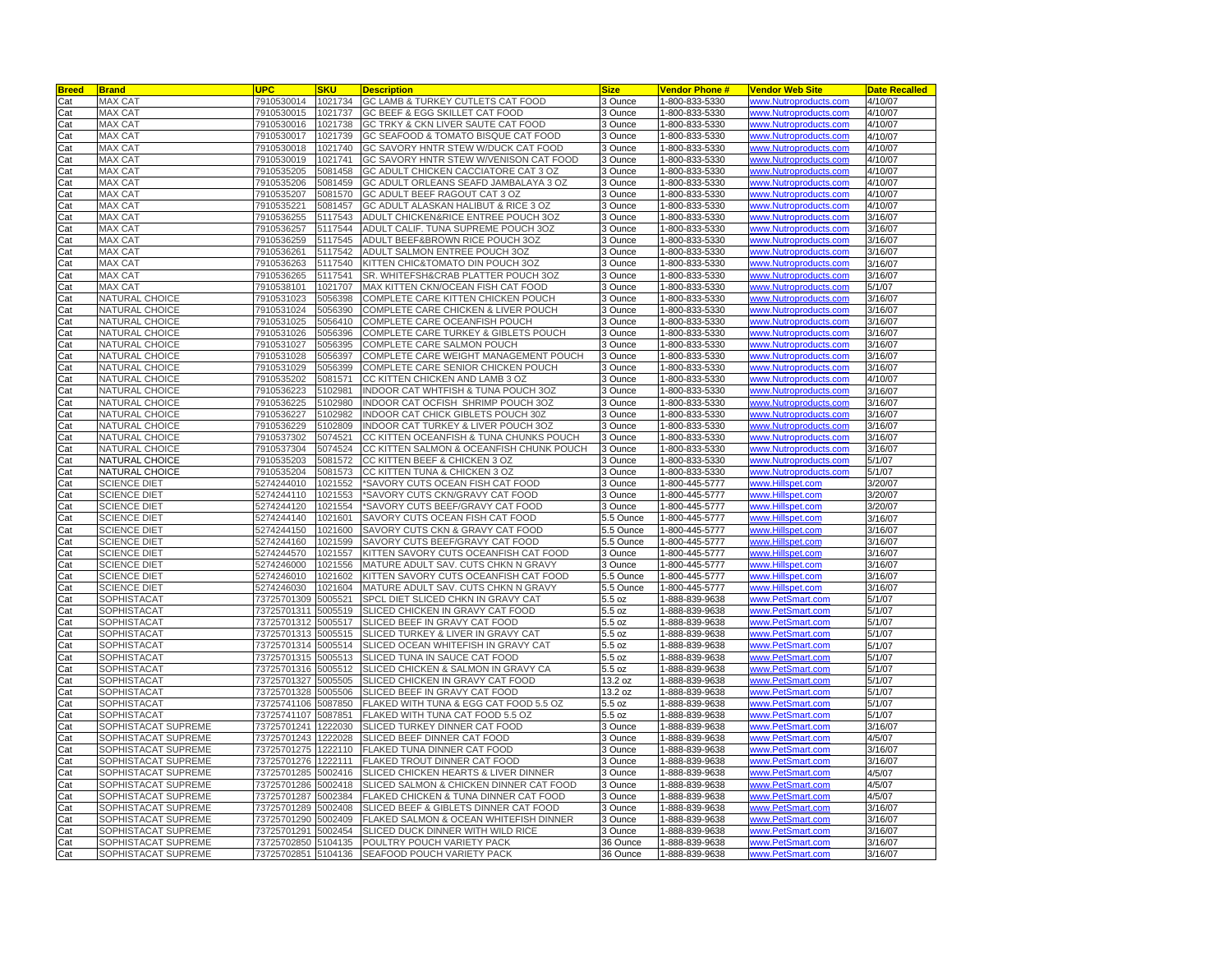| <b>Breed</b> | <b>Brand</b>                               | <b>UPC</b>  | SKU                | <b>Description</b>                                                   | <b>Size</b> | <b>Vendor Phone #</b> | <b>Vendor Web Site</b>               | <b>Date Recalled</b> |
|--------------|--------------------------------------------|-------------|--------------------|----------------------------------------------------------------------|-------------|-----------------------|--------------------------------------|----------------------|
| Cat          | SOPHISTACAT SUPREME                        | 73725735162 | 5014890            | TUNA IN SAUCE CAT FOOD POUCH                                         | 3 Ounce     | 1-888-839-9638        | www.PetSmart.com                     | 3/16/07              |
| Cat          | SOPHISTACAT SUPREME                        | 73725735163 | 5014891            | TURKEY & GIBLETS IN GRAVY CAT POUCH                                  | 3 Ounce     | 1-888-839-9638        | ww.PetSmart.com                      | 3/16/07              |
| Cat          | SOPHISTACAT SUPREME                        | 3725735164  | 5014892            | CHICKEN DINNER IN GRAVY CAT POUCH                                    | 3 Ounce     | -888-839-9638         | ww.PetSmart.com                      | 3/16/07              |
| Cat          | SOPHISTACAT SUPREME                        | 73725735165 | 5014893            | BEEF IN GRAVY CAT FOOD POUCH                                         | 3 Ounce     | 1-888-839-9638        | www.PetSmart.com                     | 3/16/07              |
| Cat          | SOPHISTACAT SUPREME                        | 73725735166 | 5014894            | MIXED GRILL IN GRAVY CAT FOOD POUCH                                  | 3 Ounce     | 1-888-839-9638        | www.PetSmart.com                     | 3/16/07              |
| Cat          | SOPHISTACAT SUPREME                        | 73725735777 | 5016363            | ADULT VARIETY CAT FOOD 24PK                                          | 72 Ounce    | -888-839-9638         | www.PetSmart.com                     | 3/16/07              |
| Cat          | SOPHISTACAT SUPREME                        | 73725737023 | 5054958            | SLICED CHICKEN CACCIATORE DINNER                                     | 3 Ounce     | -888-839-9638         | ww.PetSmart.com                      | 3/16/07              |
| Cat          | SOPHISTACAT SUPREME                        | 73725737025 | 5054956            | SLICED YELLOWFIN TUNA & WILD RICE DINNER                             | 3 Ounce     | 888-839-9638          | www.PetSmart.com                     | 3/16/07              |
| Cat          | SOPHISTACAT SUPREME                        | 73725737049 | 5056497            | POULTRY VARIETY PACK CAT FOOD                                        | 36 Ounce    | 1-888-839-9638        | www.PetSmart.com                     | 3/16/07              |
| Cat          | SOPHISTACAT SUPREME                        | 73725738181 | 5073232            | POUCH 12CT VARIETY PACK CAT FOOD                                     | 2.25 Pound  | -888-839-9638         | www.PetSmart.com                     | 3/16/07              |
| Cat          | SOPHISTACAT SUPREME                        | 73725738725 | 5081026            | CHCKN & WILD RICE DINNR IN GRAVY POUCH                               | 3 Ounce     | -888-839-9638         | www.PetSmart.com                     | 3/16/07              |
| Cat          | SOPHISTACAT SUPREME                        | 73725738726 | 5081027            | SHRIMP & STEAK FLAVOR IN GRAVY POUCH                                 | 3 Ounce     | -888-839-9638         | ww.PetSmart.com                      | 3/16/07              |
| Cat          | SOPHISTACAT SUPREME                        | 73725738727 | 5081025            | OCEANWHITEFISH & TUNA IN GRAVY POUCH                                 | 3 Ounce     | 1-888-839-9638        | www.PetSmart.com                     | 3/16/07              |
| Cat          | SOPHISTACAT SUPREME                        | 73725738728 | 5081024            | KITTEN CHCKN & LIVER IN GRAVY POUCH                                  | 3 Ounce     | -888-839-9638         | ww.PetSmart.com                      | 3/16/07              |
| Dog          | <b>AUTHORITY</b>                           | 73725712030 | 5005688            | CHICKEN & RICE ADULT CUTS IN GRAVY                                   | 6 Ounce     | 1-888-839-9638        | www.PetSmart.com                     | 3/16/07              |
| Dog          | <b>AUTHORITY</b>                           | 73725712043 | 5005675            | CHICKEN & RICE CUTS IN GRAVY SR DOG                                  | 14 Ounce    | 888-839-9638          | ww.PetSmart.com                      | 3/16/07              |
| Dog          | <b>AUTHORITY</b>                           | 73725712055 | 5005702            | BEEF & RICE CUTS IN GRAVY ADULT DOG                                  | 14 Ounce    | 1-888-839-9638        | www.PetSmart.com                     | 3/16/07              |
| Dog          | <b>AUTHORITY</b>                           | 73725712056 | 5005701            | CHICKEN & RICE CUTS IN GRAVY ADULT                                   | 14 Ounce    | 1-888-839-9638        | www.PetSmart.com                     | 3/16/07              |
|              | <b>AUTHORITY</b>                           | 73725712057 | 5005700            | LAMB & RICE CUTS IN GRAVY ADULT DOG                                  | 14 Ounce    | -888-839-9638         | www.PetSmart.com                     | 3/16/07              |
| Dog<br>Doq   | <b>AUTHORITY</b>                           | 73725712044 | 5005674            | CHICKEN & RICE CUTS IN GRAVY LITE                                    | 14 oz       | -888-839-9638         | ww.PetSmart.com                      | 5/1/07               |
|              | <b>AUTHORITY</b>                           |             |                    |                                                                      |             |                       |                                      | 5/1/07               |
| Dog          |                                            | 73725736971 | 5052544            | ADULT AUTHORITY LAMB/RICE/GRAVY                                      | 6 oz        | -888-839-9638         | www.PetSmart.com                     |                      |
| Dog          | AWARD<br>AWARD                             | 73725735858 | 5017249<br>5017246 | AWARD GOURMET W/BEEF IN GRAVY<br>AWARD GOURMET COUNTRY STEW IN GRAVY | 5.3 Ounce   | 1-888-839-9638        | www.PetSmart.com<br>www.PetSmart.com | 3/16/07              |
| Dog          |                                            | 73725735859 |                    |                                                                      | 5.3 Ounce   | -888-839-9638         |                                      | 3/16/07              |
| Dog          | AWARD                                      | 73725735860 | 5017261            | AWARD GOURMET TURKEY IN GRAVY                                        | 5.3 Ounce   | -888-839-9638         | ww.PetSmart.com                      | 3/16/07              |
| Dog          | AWARD                                      | 73725735861 | 5017260            | AWARD GOURMET W/CHICKEN DINNER IN GRAVY                              | 5.3 Ounce   | -888-839-9638         | ww.PetSmart.com                      | 3/16/07              |
| Dog          | AWARD                                      | 73725737001 | 5054646            | AWARD CHUNKY TURKEY & BACON DINNER                                   | 22 Ounce    | 1-888-839-9638        | www.PetSmart.com                     | 3/16/07              |
| poc          | AWARD                                      | 73725737002 | 5054645            | LONDON GRILL CUTS IN GRAVY                                           | 13.2 Ounce  | -888-839-9638         | www.PetSmart.com                     | 4/5/07               |
| Dog          | AWARD                                      | 73725737004 | 5054647            | AWARD GOURMET DINNER CUTS IN GRAVY                                   | 22 Ounce    | -888-839-9638         | ww.PetSmart.com                      | 3/16/07              |
| Dog          | AWARD                                      | 73725738694 | 5073884            | ORIENTAL CHICKEN FLAVOR IN GRAVY                                     | 5.3 Ounce   | -888-839-9638         | ww.PetSmart.com                      | 3/16/07              |
| Dog          | AWARD                                      | 73725738695 | 5073882            | BEEF, NOODLES, AND VEG. IN GRAVY                                     | 5.3 Ounce   | 1-888-839-9638        | www.PetSmart.com                     | 3/16/07              |
| Doq          | AWARD                                      | 73725738696 | 5073880            | FILET MIGNON FLAVOR IN GRAVY                                         | 5.3 Ounce   | -888-839-9638         | www.PetSmart.com                     | 3/16/07              |
| Dog          | AWARD                                      | 73725738697 | 5073837            | AMB AND RICE IN GRAVY                                                | 5.3 Ounce   | -888-839-9638         | www.PetSmart.com                     | 3/16/07              |
| Dog          | AWARD                                      | 73725739605 | 5079826            | POUCH 12-CT VARIETY PACK                                             | 63.6 Ounce  | -888-839-9638         | ww.PetSmart.com                      | 3/16/07              |
| Dog          | AWARD                                      | 73725700431 | 1211942            | SLICED BEEF IN GRAVY DOG FOOD                                        | 5.5 oz      | -888-839-9638         | www.PetSmart.com                     | 5/1/07               |
| Dog          | <b>AWARD</b>                               | 73725700432 | 1211943            | SLICED CHICKEN IN GRAVY DOG FOOD                                     | 5.5 oz      | 1-888-839-9638        | www.PetSmart.com                     | 5/1/07               |
| Dog          | AWARD                                      | 73725700502 | 5002461            | CHICKEN CASSEROLE DOG FOOD                                           | 5.5 oz      | -888-839-9638         | ww.PetSmart.com                      | 5/1/07               |
| Dog          | AWARD                                      | 73725700504 | 5002459            | BEEF CASSEROLE DOG FOOD                                              | 5.5 oz      | -888-839-9638         | www.PetSmart.com                     | 5/1/07               |
| Dog          | <b>BLUE BUFFALO</b>                        | 85961000070 | 5102639            | Chicken and brown rice dinner w/ Garden vegetables                   | 12.5 Ounce  | -800-919-2833         | ww.bluebuff.com                      | 4/26/07              |
| Dog          | <b>BLUE BUFFALO</b>                        | 85961000076 | 5102640            | SalmonDinner w/ Asparagus and Sweet Pot.                             | 12.5 Ounce  | 1-800-919-2833        | www.bluebuff.com                     | 4/26/07              |
| Dog          | <b>BLUE BUFFALO</b>                        | 85961000072 | 5102641            | Lamb and Brown Rice Dinner w/ Garden Veg                             | 12.5 Ounce  | $-800 - 919 - 2833$   | ww.bluebuff.com                      | 4/26/07              |
| Dog          | <b>BLUE BUFFALO</b>                        | 85961000074 | 5102642            | BEEF SIRLOIN DINNER W/FRESH CARROTS & GARDE                          | 12.5 Ounce  | 1-800-919-2833        | ww.bluebuff.com                      | 4/26/07              |
| Dog          | <b>BLUE BUFFALO</b>                        | 85961000102 | 5117161            | HEARTY VENISON DINNER W/SWEET POTATOES & G/                          | 12.5 Ounce  | -800-919-2833         | ww.bluebuff.com                      | 4/26/07              |
| Dog          | <b>BLUE BUFFALO</b>                        | 85961000104 | 5117162            | TURKEY MEATLOAF DINNER W/CARROTS & IDAHO P(12.5 Ounce                |             | -800-919-2833         | www.bluebuff.com                     | 4/26/07              |
| poC          | <b>BLUE BUFFALO</b>                        | 85961000010 | 5109210            | BACON, EGG AND CHEESE                                                | 20 Ounce    | 1-800-919-2833        | www.bluebuff.com                     | 4/26/07              |
| Dog          | <b>BLUE BUFFALO</b>                        | 85961000046 | 5109199            | CHICKEN LIVER CRUNCH                                                 | 20 Ounce    | -800-919-2833         | www.bluebuff.com                     | 4/26/07              |
| Doq          | <b>BLUE BUFFALO</b><br><b>BLUE BUFFALO</b> | 85961000012 | 5109197            | NATURAL CHEDDAR CHEESE (Discontinued)                                | 20 Ounce    | -800-919-2833         | ww.bluebuff.com                      | 4/26/07              |
| Dog          |                                            | 85961000008 | 5109198            | NATURAL PEANUT BUTTER                                                | 20 Ounce    | -800-919-2833         | www.bluebuff.com                     | 4/26/07              |
| Dog          | <b>BLUE BUFFALO</b>                        | 85961000048 | 5122987            | <b>APPLE &amp; YOGURT</b>                                            | 20 Ounce    | 1-800-919-2833        | www.bluebuff.com                     | 4/26/07              |
| Dog          | <b>DLM FOODS</b>                           | 4152205634  | 1411299            | JERKY TREATS JERKY TREATS CANISTER                                   | 20 Ounce    | $-800 - 949 - 3799$   | ww.delmonte.com                      | 3/31/07              |
| Dog          | <b>DLM FOODS</b>                           | 4152211510  | 5008248            | JERKY TREATS BEEF & CHEDDAR STRIPS                                   | 7.5 Ounce   | -800-949-3799         | ww.delmonte.com                      | 4/4/07               |
| Dog          | <b>DLM FOODS</b>                           | 4152241160  | 1411077            | JERKY TREATS *BEEF STRIPS DOG TREATS (US Only) 7.5 Ounce             |             | -800-949-3799         | ww.delmonte.com                      | 3/31/07              |
| Dog          | <b>DLM FOODS</b>                           | 4152241180  | 1411215            | <b>JERKY TREATS *BEEF</b>                                            | 3.75 Ounce  | 1-800-949-3799        | www.delmonte.com                     | 3/31/07              |
| poc          | <b>DLM FOODS</b>                           | 4152241190  | 1411263            | JERKY TREATS *LEAN STRIPS DOG TREAT (US Only)                        | 3.75 Ounce  | 1-800-949-3799        | www.delmonte.com                     | 3/31/07              |
| Dog          | <b>DLM FOODS</b>                           | 4152245560  | 1411504            | JERKY TREATS BEEF STRIPS DOG TREAT (US Only)                         | 11.25 Ounce | -800-949-3799         | ww.delmonte.com                      | 3/31/07              |
| Doq          | <b>DLM FOODS</b>                           | 41522615402 | 1411761            | JERKY TREATS BEEF (CANADA UNIQUE)                                    | 170 g       | -866-657-6929         |                                      | 4/3/07               |
| Dog          | EUKANUBA                                   | 1901401071  | 5098570            | EUK PUP BITES IN GRVY W/CHIK 5.3OZ                                   | 5.3 Ounce   | -800-882-1591         | www.Eukanuba.com                     | 3/16/07              |
| Doq          | EUKANUBA                                   | 1901401072  | 5098605            | EUK PUPPY BITES IN GRVY W/BF 5.30Z                                   | 5.3 Ounce   | 1-800-882-1591        | www.Eukanuba.com                     | 3/16/07              |
| Dog          | EUKANUBA                                   | 1901401073  | 5098529            | EUK BITES IN GRVY W/CHIK 5.3OZ                                       | 0.331 Pound | -800-882-1591         | www.Eukanuba.com                     | 3/16/07              |
| Doq          | EUKANUBA                                   | 1901401074  | 5098525            | EUK BITES IN GRVY W/BEEF 5.3OZ                                       | 5.3 Ounce   | -800-882-1591         | www.Eukanuba.com                     | 3/16/07              |
| Dog          | <b>EUKANUBA</b>                            | 1901401075  | 5098528            | EUK BITES IN GRVY LAMB & RICE 5.30Z                                  | 5.3 Ounce   | -800-882-1591         | www.Eukanuba.com                     | 3/16/07              |
| Dog          | EUKANUBA                                   | 1901401076  | 5100552            | EUK BITES IN GRVY BF PSTA&VEG 5.3OZ                                  | 0.331 Pound | 1-800-882-1591        | www.Eukanuba.com                     | 3/16/07              |
| poc          | EUKANUBA                                   | 1901401077  | 5098527            | EUK RED FAT BITES CHIK 5.3OZ                                         | 5.3 Ounce   | -800-882-1591         | www.Eukanuba.com                     | 3/16/07              |
| Dog          | <b>EUKANUBA</b>                            | 1901401078  | 5098606            | EUK SENIOR BITES W/CHIK 5.30Z                                        | 5.3 Ounce   | -800-882-1591         | ww.Eukanuba                          | 3/16/07              |
| Dog          | <b>EUKANUBA</b>                            | 1901401080  | 5098571            | EUK PUP CHNKS IN GRVY W/CHIK 5.5 OZ                                  | 5.5 Ounce   | -800-882-1591         | ww.Eukanuba.com                      | 3/16/07              |
| Dog          | <b>EUKANUBA</b>                            | 1901401081  | 5098574            | EUK CHNKS IN GRVY W/CHIX 5.5OZ                                       | 5.5 Ounce   | 1-800-882-1591        | www.Eukanuba.com                     | 3/16/07              |
| Dog          | <b>EUKANUBA</b>                            | 1901401082  | 5098526            | EUK CHNKS IN GRVY W/BEEF 5.5 OZ                                      | 5.5 Ounce   | 1-800-882-1591        | www.Eukanuba.com                     | 3/16/07              |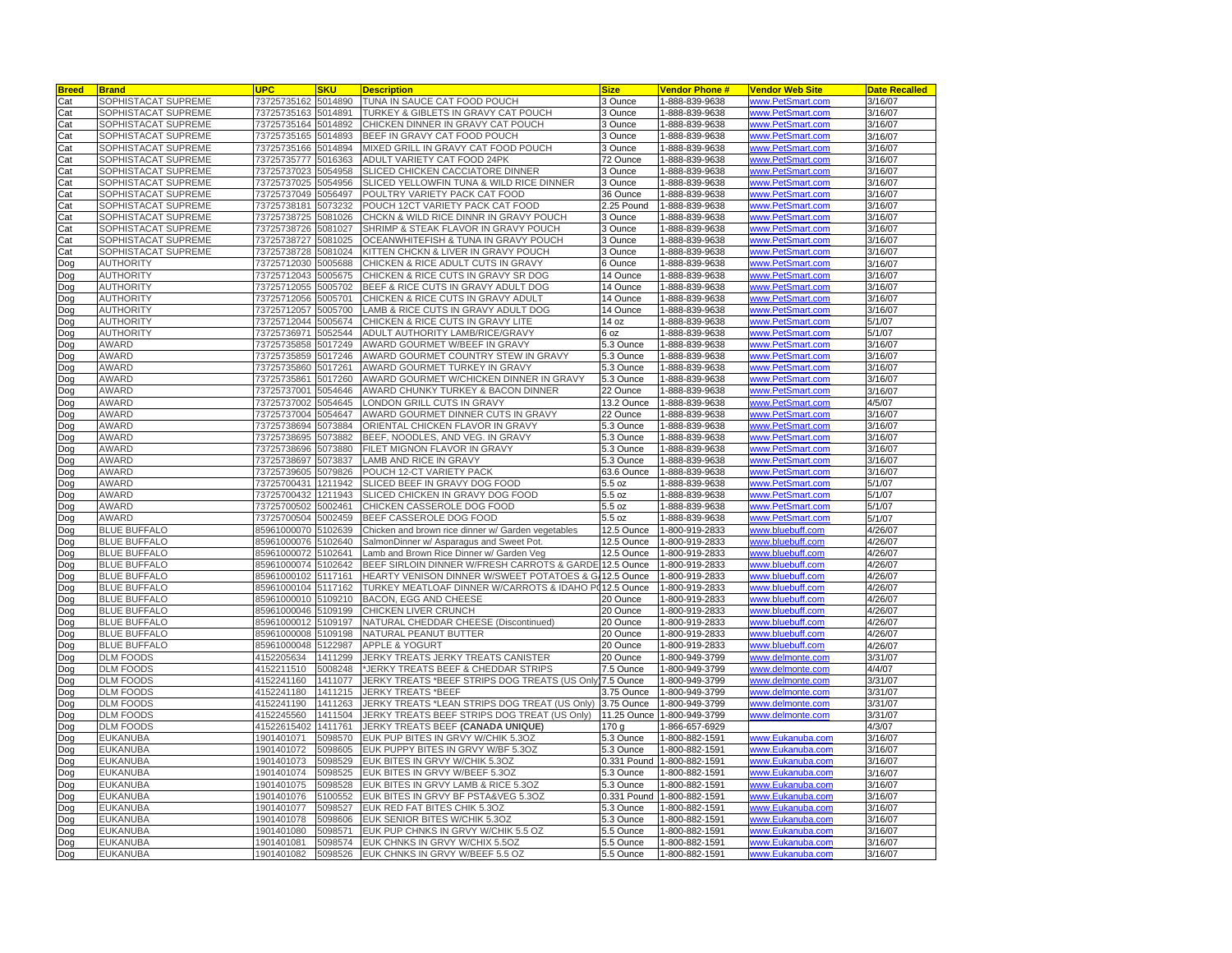| <b>Breed</b> | <b>Brand</b>         | <b>JPC</b>          | <b>SKU</b> | <b>Description</b>                      | <b>Size</b>        | <b>Vendor Phone#</b> | <b>Vendor Web Site</b>    | <b>Date Recalled</b> |
|--------------|----------------------|---------------------|------------|-----------------------------------------|--------------------|----------------------|---------------------------|----------------------|
| Dog          | <b>EUKANUBA</b>      | 1901401083          | 5098572    | EUK ADULT BEEF STEW 5.5 OZ              | 5.5 Ounce          | 1-800-882-1591       | www.Eukanuba.com          | 3/16/07              |
| Dog          | <b>EUKANUBA</b>      | 1901401086          | 5098601    | EUK SENIOR CHNKS IN GRVY W/BF 5.5OZ     | 5.5 Ounce          | -800-882-1591        | www.Eukanuba.com          | 3/16/07              |
| Dog          | <b>GRREAT CHOICE</b> | 73725700510         | 5002500    | BEEF & TROUT CUTS DOG FOOD              | 13.2 Ounce         | 1-888-839-9638       | www.PetSmart.com          | 3/16/07              |
| Dog          | <b>GRREAT CHOICE</b> | 73725712025         | 5005102    | KANSAS STYLE BEEF IN BBQ SAUCE          | 13.2 Ounce         | 1-888-839-9638       | www.PetSmart.com          | 3/16/07              |
| Dog          | <b>GRREAT CHOICE</b> | 73725712026         | 5005103    | MESQUITE CHICKEN CUTS IN SAUCE          | 13.2 Ounce         | 1-888-839-9638       | www.PetSmart.com          | 3/16/07              |
| Dog          | <b>GRREAT CHOICE</b> | 73725718208         | 5005756    | CHUNKY BEEF BACON & CHEESE DOG FOOD     | 13.2 Ounce         | -888-839-9638        | www.PetSmart.com          | 3/16/07              |
| Dog          | <b>GRREAT CHOICE</b> | 73725718210         | 5005754    | CHUNKY TURKEY & BACON DOG FOOD          | 13.2 Ounce         | 1-888-839-9638       | www.PetSmart.com          | 3/16/07              |
| Dog          | <b>GRREAT CHOICE</b> | 73725718213         | 5005751    | CHUNKY CHICKEN DOG FOOD                 | 13.2 Ounce         | 1-888-839-9638       | www.PetSmart.com          | 3/16/07              |
| Dog          | <b>GRREAT CHOICE</b> | 73725718214         | 5005744    | CHUNKY BEEF DOG FOOD                    | 13.2 Ounce         | 1-888-839-9638       | www.PetSmart.com          | 3/16/07              |
| Dog          | <b>GRREAT CHOICE</b> | 73725718215         | 5005750    | BEEF CUTS IN GRAVY DOG FOOD             | 13.2 Ounce         | -888-839-9638        | www.PetSmart.com          | 3/16/07              |
| Dog          | <b>GRREAT CHOICE</b> | 73725718216         | 5005776    | LAMB CUTS WITH VEGETABLES IN GRAVY      | 13.2 Ounce         | 888-839-9638         | www.PetSmart.com          | 3/16/07              |
| Dog          | <b>GRREAT CHOICE</b> | 73725718217         | 5005775    | COUNTRY STEW CUTS IN GRAVY DOG FOOD     | 13.2 Ounce         | 1-888-839-9638       | www.PetSmart.com          | 3/16/07              |
| Dog          | <b>GRREAT CHOICE</b> | 73725718218         | 5005774    | BEEF CUTS W BARLEY IN GRAVY DOG FD      | 13.2 Ounce         | 1-888-839-9638       | www.PetSmart.com          | 3/16/07              |
|              | <b>GRREAT CHOICE</b> | 73725718219         | 5005773    | CHICKEN CUTS IN GRAVY DOG FOOD          | 13.2 Ounce         | 1-888-839-9638       | www.PetSmart.com          | 3/16/07              |
| Dog          |                      |                     |            |                                         |                    |                      |                           |                      |
| Dog          | <b>GRREAT CHOICE</b> | 73725718220         | 5005772    | CHICKEN CUTS WITH RICE DOG FOOD         | 13.2 Ounce         | 1-888-839-9638       | www.PetSmart.com          | 3/16/07              |
| Dog          | GRREAT CHOICE        | 73725718221         | 5005771    | BEEF & LIVER CUTS IN GRAVY DOG FOOD     | 13.2 Ounce         | 1-888-839-9638       | www.PetSmart.com          | 3/16/07              |
| Dog          | <b>GRREAT CHOICE</b> | 73725718225         | 5005654    | CHUNKY BEEF DOG FOOD                    | 22 Ounce           | 1-888-839-9638       | www.PetSmart.com          | 3/16/07              |
| Dog          | <b>GRREAT CHOICE</b> | 73725718226         | 5005653    | CHUNKY CHICKEN DOG FOOD                 | 22 Ounce           | -888-839-9638        | www.PetSmart.com          | 3/16/07              |
| Dog          | <b>GRREAT CHOICE</b> | 73725718227         | 5005652    | CHUNKY BEEF BACON & CHEESE DOG FOOD     | 22 Ounce           | -888-839-9638        | www.PetSmart.com          | 3/16/07              |
| Dog          | <b>GRREAT CHOICE</b> | 73725718228         | 5005651    | BEEF CUTS IN GRAVY DOG FOOD             | 22 Ounce           | -888-839-9638        | www.PetSmart.com          | 3/16/07              |
| Dog          | <b>GRREAT CHOICE</b> | 73725718229         | 5005647    | LAMB CUTS W VEGETABLES IN GRAVY         | 22 Ounce           | 1-888-839-9638       | www.PetSmart.com          | 3/16/07              |
| Dog          | <b>GRREAT CHOICE</b> | 73725718230         | 5005646    | COUNTRY STEW CUTS IN GRAVY DOG FOOD     | 22 Ounce           | 1-888-839-9638       | www.PetSmart.com          | 3/16/07              |
| Dog          | <b>GRREAT CHOICE</b> | 73725718231         | 5005645    | CHICKEN CUTS IN GRAVY DOG FOOD          | 22 Ounce           | -888-839-9638        | www.PetSmart.com          | $\frac{1}{3}$ 16/07  |
| Dog          | <b>GRREAT CHOICE</b> | 73725718232         | 5005644    | BEEF & LIVER CUTS IN GRAVY DOG FOOD     | 22 Ounce           | -888-839-9638        | www.PetSmart.com          | 3/16/07              |
| Dog          | <b>GRREAT CHOICE</b> | 73725718233         | 5005655    | CHICKEN CUTS W RICE IN GRAVY            | 22 Ounce           | -888-839-9638        | www.PetSmart.com          | 3/16/07              |
| Dog          | <b>IAMS</b>          | 1901400282          | 5114407    | IAMS DOG CAN VP CHK/BF SM BITE          | 6 Ounce            | -800-882-1591        | www.lams.com              | 3/16/07              |
| Dog          | <b>IAMS</b>          | 1901400516          | 5090495    | IAMS DOG SELECT BITES PUPPY             | 5.3 Ounce          | -800-882-1591        | www.lams.com              | 3/16/07              |
| Dog          | <b>IAMS</b>          | 1901400518          | 5090496    | IAMS DOG SELECT BITES ADULT BEEF        | 5.3 Ounce          | -800-882-1591        | www.lams.com              | 3/16/07              |
| Dog          | <b>IAMS</b>          | 1901400519          | 5090488    | IAMS DOG SELECT BITES BF POTATOES       | 5.3 Ounce          | -800-882-1591        | www.lams.com              | 3/16/07              |
| Dog          | <b>IAMS</b>          | 1901400520          | 5090490    | IAMS DOG SELECT BITES ADULT CHICKEN     | 5.3 Ounce          | 1-800-882-1591       | www.lams.com              | 3/16/07              |
| Dog          | <b>IAMS</b>          | 1901400521          | 5090494    | IAMS DOG SELECT BITES ADULT TURKEY      | 5.3 Ounce          | -800-882-1591        | www.lams.com              | 3/16/07              |
| Dog          | <b>IAMS</b>          | 1901400522          | 5090492    | IAMS DOG SELECT BITES LAMB & WILD RICE  | 5.3 Ounce          | 1-800-882-1591       | www.lams.com              | 3/16/07              |
| Dog          | <b>IAMS</b>          | 1901400523          | 5090539    | IAMS DOG SB WEIGHT CONTROL CHICKEN      | 5.3 Ounce          | 1-800-882-1591       | www.lams.com              | 3/16/07              |
| Dog          | <b>IAMS</b>          | 1901400525          | 5090484    | IAMS DOG SELECT BITES ACTV MAT BEEF     | 5.3 Ounce          | 1-800-882-1591       | www.lams.com              | 3/16/07              |
| Dog          | <b>IAMS</b>          | 1901400526          | 5090482    | IAMS DOG SELECT BITES MEAT VARIETY 12PK | 63.6 Ounce         | 1-800-882-1591       | www.lams.com              | 3/16/07              |
| Dog          | <b>IAMS</b>          | 1901400528          | 5090481    | IAMS DOG SELECT BITES 24CT VARIETY      | 127.2 Ounce        | 1-800-882-1591       | www.lams.com              | 3/16/07              |
| Dog          | <b>IAMS</b>          | 1901401333          | 5114410    | IAMS DOG CAN CHUNK W/ BEEF & VEG        | 13.2 Ounce         | 1-800-882-1591       | www.lams.com              | 3/16/07              |
| Dog          | <b>IAMS</b>          | 1901401336          | 5114409    | IAMS DOG CAN CHUNKS W/ CHICKEN          | 13.2 Ounce         | 1-800-882-1591       | www.lams.com              | 3/16/07              |
| Dog          | <b>IAMS</b>          | 1901401338          | 5114414    | IAMS DOG CAN ACT MATURITY W/ BEEF       | 13.2 Ounce         | 1-800-882-1591       | www.lams.com              | 3/16/07              |
| Dog          | <b>IAMS</b>          | 1901401340          | 5114402    | IAMS DOG CAN WGT CTL CHUNKS W/ BF       | 13.2 Ounce         | -800-882-1591        | www.lams.com              | 3/16/07              |
| Dog          | <b>IAMS</b>          | 1901401342          | 5114403    | IAMS DOG CAN PPY CHUNKS W/BF&CKN        | 13.2 Ounce         | 1-800-882-1591       | www.lams.com              | 3/16/07              |
| Dog          | <b>IAMS</b>          | 1901401344          | 5114412    | IAMS DOG CAN PPY BEEF&CK SMALL BITE     | 6 Ounce            | 1-800-882-1591       | www.lams.com              | 3/16/07              |
| Dog          | <b>IAMS</b>          | 1901401346          | 5114411    | IAMS DOG CAN CHICKEN SMALL BITES        | 6 Ounce            | 1-800-882-1591       | www.lams.com              | 3/16/07              |
| Dog          | <b>IAMS</b>          | 1901401348          | 5114413    | IAMS DOG CAN BEEF & VEG SMALL BITES     | 6 Ounce            | 1-800-882-1591       | www.lams.com              | 3/16/07              |
| Dog          | <b>IAMS</b>          | 1901401430          | 5114364    | IAMS DOG CAN VP 12X13 CHUNKS            | 11.55 Pound        | 1-800-882-1591       | www.lams.com              | 3/16/07              |
| Dog          | <b>IAMS</b>          | 1901401431          | 5114361    | IAMS DOG CAN VP CHUNKS BF VG            | 13.2 Ounce         | 1-800-882-1591       | <u>www.lams.com</u>       | 3/16/07              |
| Dog          | <b>IAMS</b>          | 1901401432          | 5114362    | IAMS DOG CAN VP PPY CH W/BF CK          | 13.2 Ounce         | 1-800-882-1591       | www.lams.com              | 3/16/07              |
| Dog          | <b>IAMS</b>          | 1901401690          | 5114369    | IAMS DOG CAN VP CHUNKS W/CKN            | 13.2 Ounce         | 1-800-882-1591       | www.lams.com              | 3/16/07              |
|              |                      |                     |            |                                         |                    |                      | ttps://offers.Purina.com/ |                      |
| Dog          | MIGHTY DOG           | 5000021253          | 5056517    | MD POUCH VARIETY PK                     | 3.97 Pound         | 1-800-551-7392       | contactus/contactus.aspx  | 3/16/07              |
| Dog          | <b>MIXABLES</b>      | 87694000001         | 5113440    | GRANDMA'S COUNTRY STEW 3.0 OZ           | 3 Ounce            | 1-303-768-8400       | www.VarietyPetfoods.com   | 3/16/07              |
| Dog          | <b>MIXABLES</b>      | 87694000002         | 5113441    | CAPE COD PICNIC 3.0 OZ                  | 3 Ounce            | -303-768-8400        | www.VarietvPetfoods.com   | 3/16/07              |
|              | <b>MIXABLES</b>      | 87694000003         | 5113442    | OUTBACK BBQ 3.0 OZ                      |                    | -303-768-8400        | www.VarietyPetfoods       | 3/16/07              |
| Dog          | <b>MIXABLES</b>      | 87694000004         | 5113443    | GREEK BANQUET 3.0 OZ                    | 3 Ounce<br>3 Ounce | 1-303-768-8400       | www.VarietyPetfoods.com   | 3/16/07              |
| Dog          |                      |                     |            |                                         |                    |                      |                           |                      |
| Dog          | <b>MIXABLES</b>      | 87694000005         | 5113428    | TUSCAN GRILLE 3.0 OZ                    | 3 Ounce            | 1-303-768-8400       | www.VarietyPetfoods.com   | 3/16/07              |
| Dog          | <b>MIXABLES</b>      | 87694000006         | 5113426    | COLORADO COOKOUT 3.0 OZ                 | 3 Ounce            | 1-303-768-8400       | www.VarietvPetfoods.com   | 3/16/07              |
| Dog          | <b>MIXABLES</b>      | 87694000013         | 5113424    | GRANDMA'S COUNTRY STEW 5.3 OZ           | 5.3 Ounce          | -303-768-8400        | www.VarietyPetfoods.com   | 3/16/07              |
| Dog          | <b>MIXABLES</b>      | 87694000014         | 5113429    | CAPE COD PICNIC 5.3 OZ                  | 5.3 Ounce          | 1-303-768-8400       | www.VarietvPetfoods.com   | 3/16/07              |
| Dog          | <b>MIXABLES</b>      | 87694000015 5113444 |            | OUTBACK BBQ 5.3 OZ                      | 5.3 Ounce          | -303-768-8400        | www.VarietyPetfoods.com   | 3/16/07              |
| Dog          | <b>MIXABLES</b>      | 87694000016         | 5113423    | GREEK BANQUET 5.3 OZ                    | 5.3 Ounce          | 1-303-768-8400       | www.VarietyPetfoods.com   | 3/16/07              |
| Dog          | <b>MIXABLES</b>      | 87694000017         | 5113427    | TUSCAN GRILLE 5.3 OZ                    | 5.3 Ounce          | -303-768-8400        | www.VarietyPetfoods.com   | 3/16/07              |
| Dog          | MIXABLES             | 87694000018         | 5113425    | COLORADO COOKOUT 5.3 OZ                 | 5.3 Ounce          | -303-768-8400        | www.VarietyPetfoods.com   | 3/16/07              |
| Dog          | <b>MIXABLES</b>      | 37694000026         | 5113446    | VARIETY PACK COUNTRY 3.0 OZ             | 12 Each            | 1-303-768-8400       | www.VarietyPetfoods.com   | 3/16/07              |
| Dog          | MIXABLES             | 87694000027         | 5113445    | VARIETY PACK INTERNATIONAL 3.0 OZ       | 12 Each            | 1-303-768-8400       | www.VarietyPetfoods.com   | 3/16/07              |
| Dog          | <b>MIXABLES</b>      | 87694000038 5113448 |            | VARIETY PACK COUNTRY 5.3 OZ             | 12 Each            | 1-303-768-8400       | www.VarietyPetfoods.com   | 3/16/07              |
| Dog          | <b>MIXABLES</b>      | 87694000039 5113447 |            | VARIETY PACK INTERNATIONAL 5.3 OZ       | 12 Each            | 1-303-768-8400       | www.VarietyPetfoods.com   | 3/16/07              |